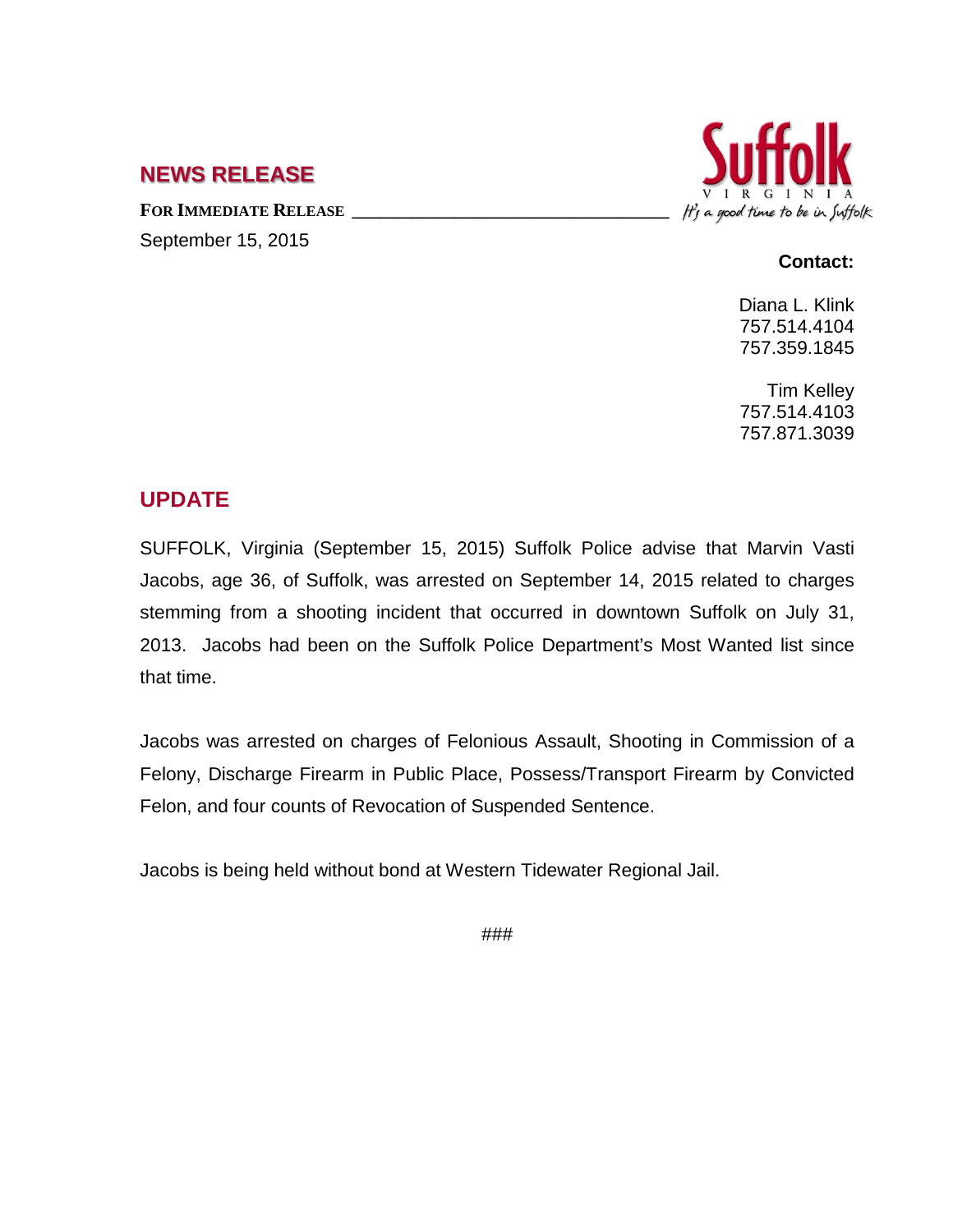### **UPDATE**

SUFFOLK, Virginia (August 1, 2013) The victim in last night's shooting has been identified as Melvin Harden, age 31, of Suffolk. He remains hospitalized at Sentara Norfolk General in good condition.

Suffolk Police are seeking the public's assistance in locating a suspect allegedly involved in the shooting. Warrants are on file for Marvin Vasti Jacobs, age 34, of the 200 block of Oak Street in Suffolk following an extensive investigation following the incident. Jacobs is further described as a black male, 6', and weighing approximately 175 pounds. Jacobs is wanted on charges of Possession of Firearm by Convicted Felon, Discharge Firearm in Public Place, Use or Display Firearm in Commission of Felony, Shooting in Commission of Felony, and Malicious Wounding.

Anyone with information on Jacobs' whereabouts is asked to contact Crime Line at 1-888-Lock-U-Up. When calling Crime Line, callers do not have to give their names or appear in court. If information leads to an arrest, the caller could qualify for a reward of up to \$1,000.

###

#### **SUFFOLK POLICE INVESTIGATING SHOOTING**

SUFFOLK, Virginia (July 31, 2013) The Suffolk Police Department is investigating a late night shooting which sent an adult male to the hospital. The extent of his injuries is unknown at this time.

Emergency dispatchers received several calls of shots fired at 10:49 p.m. in the 600 block of E. Washington Street in downtown Suffolk. Once on scene, officers located a black male in his mid-30's that had sustained several gunshot wounds. Upon initial investigation, it was determined that the victim had been shot following a verbal